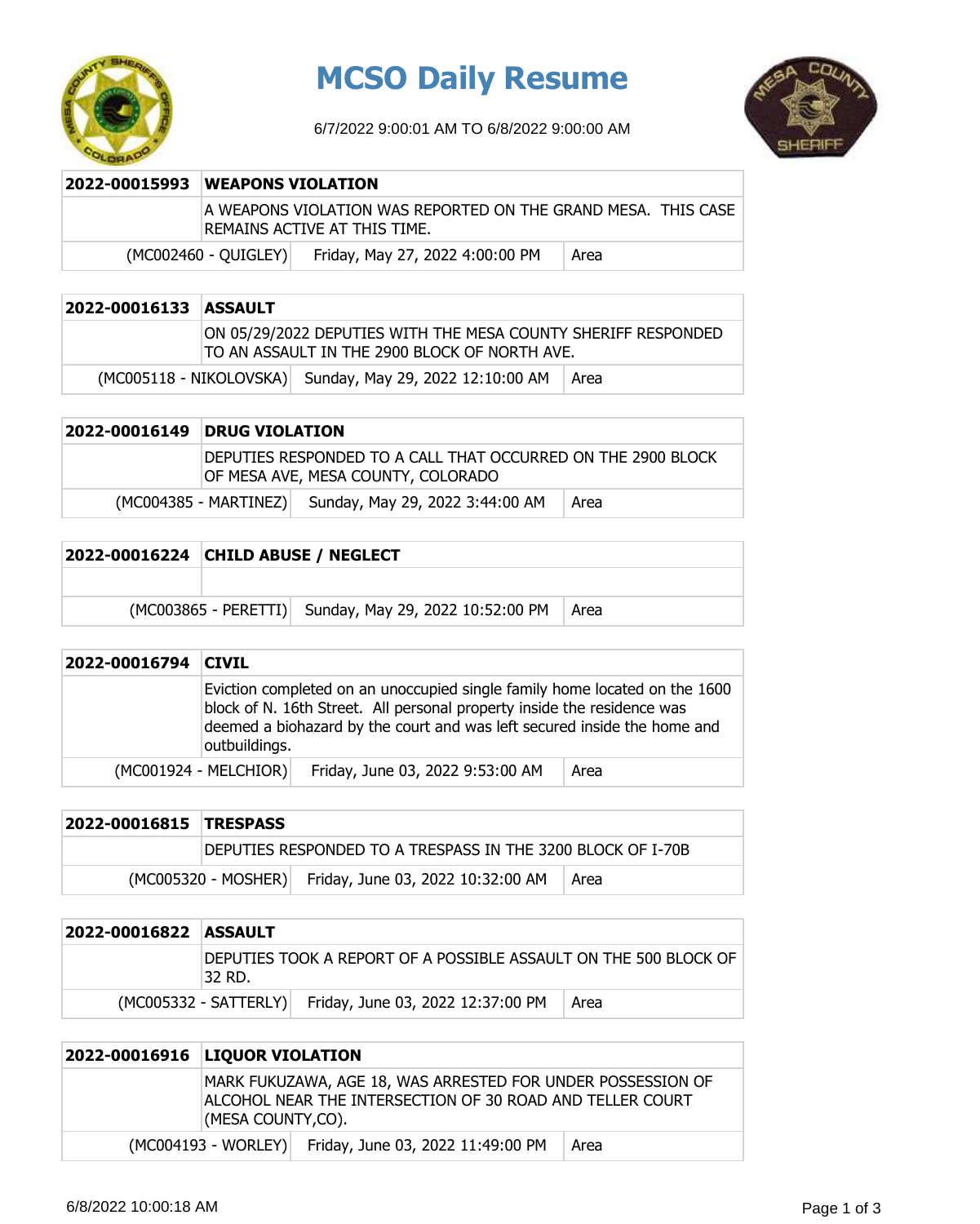| 2022-00016947 THEFT |              |                                                                  |  |
|---------------------|--------------|------------------------------------------------------------------|--|
|                     | IF 1/2 ROAD. | DEPUTIES RESPONDED TO TEH REPORT OF A THEFT IN THE 3200 BLOCK OF |  |
|                     |              | (MC005320 - MOSHER) Saturday, June 04, 2022 6:36:00 AM   Area    |  |

|  | 2022-00016961 DISORDERLY CONDUCT                                                                                                  |                                                                      |  |
|--|-----------------------------------------------------------------------------------------------------------------------------------|----------------------------------------------------------------------|--|
|  | RUTH ELLIS (43 YOA) AND JERDON BROWN (42 YOA) WERE ARRESTED FOR<br>DISORDERLY CONDUCT IN THE 3000 BLOCK OF N. I-70 FRONTAGE ROAD. |                                                                      |  |
|  |                                                                                                                                   | (MC004981 - SHEA-SHELLEY) Saturday, June 04, 2022 12:50:00 PM   Area |  |

| 2022-00016989 | <b>ASSAULT</b>                                                              |                                                              |      |
|---------------|-----------------------------------------------------------------------------|--------------------------------------------------------------|------|
|               | DEPUTIES TOOK AN ASSAULT REPORT FROM THE 5800 BLOCK OF PURDY<br>IMESA ROAD. |                                                              |      |
|               |                                                                             | (MC004981 - SHEA-SHELLEY) Saturday, June 04, 2022 3:56:00 PM | Area |

| 2022-00017006 TRESPASS |                  |                                                                                                                                |      |
|------------------------|------------------|--------------------------------------------------------------------------------------------------------------------------------|------|
|                        | TRESPASS NOTICE. | ON 06/04/2022 DEPUTIES RESPONDED TO THE 500 BLOCK OF 32 RD IN<br>REFERENCE TO A TRESPASS. ANDREW PADILLA, AGE 31, WAS ISSUED A |      |
|                        | ROBLES)          | (MC005135 - ARCHULETA- Saturday, June 04, 2022 9:27:00 PM                                                                      | Area |

| 2022-00017093 TRESPASS |                                                                                                           |                                                        |      |
|------------------------|-----------------------------------------------------------------------------------------------------------|--------------------------------------------------------|------|
|                        | DEPUTIES CONTACTED KYLE LEWIS, (32) IN THE 3200 BLOCK OF 170B FOR<br>BREECH OF THE PEACE AND TRESPASSING. |                                                        |      |
|                        |                                                                                                           | (MC003615 - ELDRIDGE) Sunday, June 05, 2022 8:56:00 PM | Area |

| 2022-00017102 AUTO THEFT |                                                                                                        |                                                      |      |
|--------------------------|--------------------------------------------------------------------------------------------------------|------------------------------------------------------|------|
|                          | ON 06/05/2022 DEPUTIES WERE DISPATCHED TO A VEHICLE RECOVERY IN<br>THE 200 BLOCK OF EASTER HILL DRIVE. |                                                      |      |
|                          |                                                                                                        | (MC003997 - ZAMORA) Sunday, June 05, 2022 9:58:00 PM | Area |

| 2022-00017123 DRUG VIOLATION                                                         |                                                       |      |
|--------------------------------------------------------------------------------------|-------------------------------------------------------|------|
| ON 6/6/22, DEPTUIES WERE DISPATCHED TO THE REPORT OF FOUND<br>CONTRABND IN THE JAIL. |                                                       |      |
|                                                                                      | (MC004290 - LAMBERT) Monday, June 06, 2022 8:14:00 AM | Area |

| 2022-00017209 ASSIST OTHER AGENCY                                                                                                                                           |
|-----------------------------------------------------------------------------------------------------------------------------------------------------------------------------|
| DEPUTIES RECOVERED A STOLEN VEHICLE IN THE 2900 BLOCK OF MESA<br>AVE. CHARLAYNA BUSTOS-CAMPOS 24, WAS ARRESTED AND TRANSPORTED<br>TO THE MESA COUNTY JAIL WITHOUT INCIDENT. |
| (MC004321 - BACA) Monday, June 06, 2022 5:22:00 PM<br>Area                                                                                                                  |

## **2022-80000205 OTHER OFFENSE**